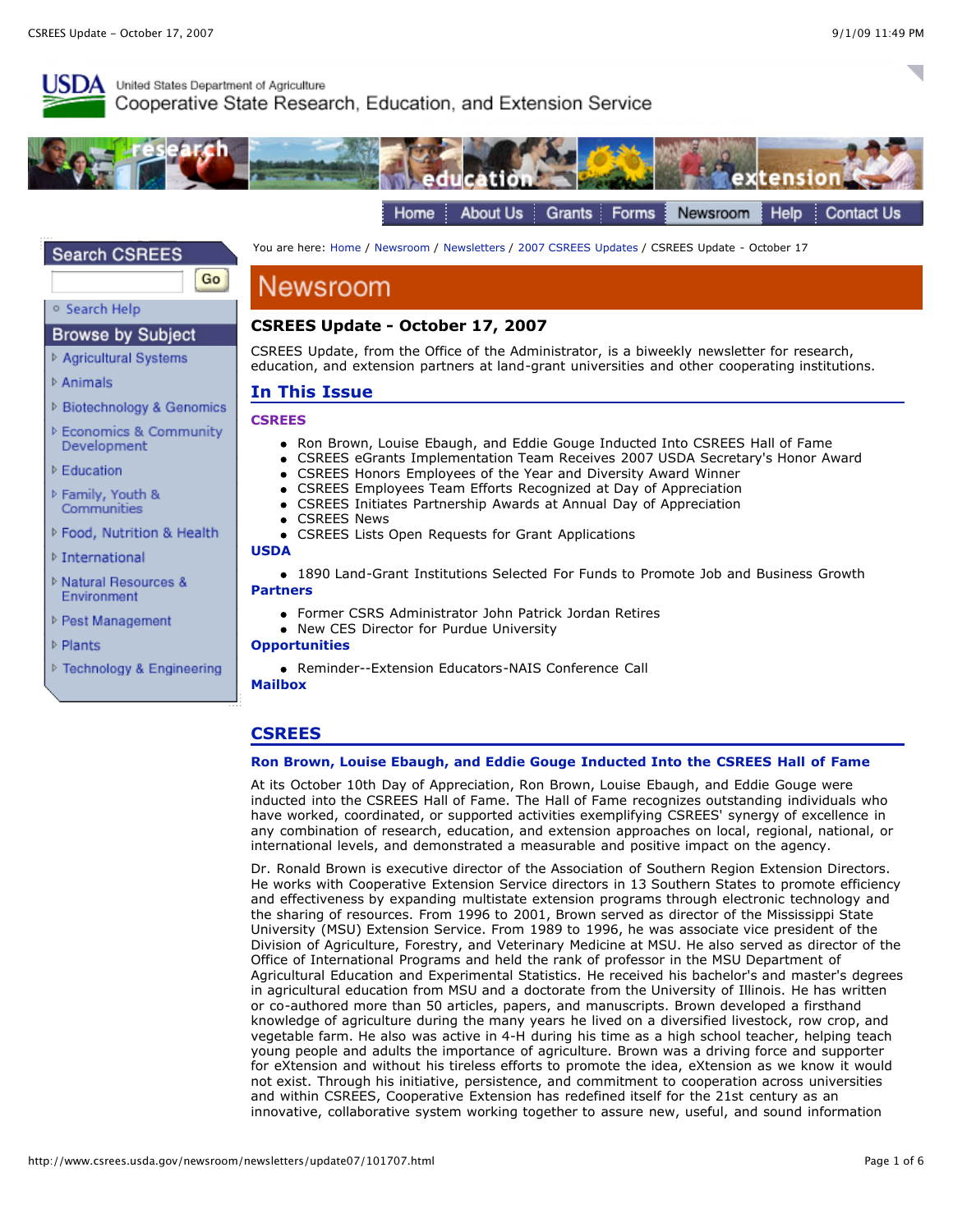#### for citizens' access.

Over a 35 year career in public service, Louise Ebaugh held numerous positions with the U.S. Department of Agriculture. Her last position was as the deputy administrator for the Office of Extramural Programs (OEP) in CSREES. In that role she was responsible for directing 70 employees engaged in work associated with awarding and administering more than \$1 billion in congressional appropriations for CSREES grants, cooperative agreements, and formula funds. She worked with the CSREES financial assistance programs for 22 years, during which she aligned financial assistance programs in research, education, and extension, and created a management structure through which all employees could find opportunities for advancement. She was trusted and viewed as a leader who listened to both stakeholders and customers and found ways to accommodate their needs as reflected in her outstanding leadership of the first-ever CSREES customer service satisfaction survey. She was highly regarded by other federal agencies who worked collaboratively with USDA to accomplish mutual goals. In 2004, Ebaugh volunteered to lead agency staff in piloting the proposed Grants.gov system for accepting electronic proposals. Her efforts illuminated the need for further work on the part of Grants.gov and ultimately helped shape this national program. Her national contribution and willingness to break new ground are typical of her career. Ebaugh's achievements resulted in numerous prestigious awards that enhanced both her professional and the agency's stature. Most notable among such awards were a Presidential Rank Award for Meritorious Service, the USDA Secretary's Honor Award for Equal Opportunity and Reinventing Government, and USDA's Office of the Chief Financial Officer's Excellence in Financial Management Award.

Eddie Gouge is the associate director of Federal Relations for Food and Agricultural Sciences and the Council for Agricultural Research, Extension, and Teaching (CARET) at the National Association of State Universities and Land-Grant Colleges (NASULGC). He joined NASULGC on September 1, 1989. Prior to joining NASULGC, he served as the assistant director for Legislative Education and Assistant for Public Affairs at the Navy League of the United States. He also has held several positions on Capitol Hill between 1977 and 1985. Gouge grew up in a military family spending time in various parts of the world and the United States, but he and his family call Spruce Pine, NC, home. He received a bachelor's degree in political science from the University of North Carolina at Chapel Hill. He completed an independent study program at the University of North Carolina at Asheville, after which he was selected to participate in the Lyndon Baines Johnson Congressional Intern Program in the U. S. House of Representatives. He helped CSREES work with critical stakeholders, whether it was making sure we were part of the Science on the Hill project or keeping us in the loop with CARET. While many of us like to think we are dealing with big picture issues, he understands and implements the operational details needed to make big ideas happen. Gouge is vital to the strength of the federal and state partnership underlying the Land-Grant University System.

#### **CSREES eGrants Implementation Team Receives 2007 USDA Secretary's Honor Award**

The CSREES eGrants Implementation Team was honored by USDA with a Secretary's Honor Award for Supporting the President's Management Agenda and Civil Rights. The prestigious award recognizes exceptional leadership, contributions, or public service by individuals or groups who support the mission/goals of USDA. The team's efforts have resulted in CSREES being able to process electronic applications quicker and with considerable savings.

### **CSREES Honors Employees of the Year and Diversity Award Winner**

CSREES recognized three employees as Employees of the Year and also honored one CSREES employee for his work in diversity with the A. J. Dye Diversity Award at its Day of Appreciation.

Greg Crosby, CSREES national program leader, was named Employee of the Year in the Science and Education category. Crosby has provided national leadership in three novel and important areas: One Solution, eXtension, and Sustainable Development. His leadership resulted in development of a Leadership Management Dashboard; a new CSREES Standard Report for reporting progress on research, education, and extension projects; and a national eXtension program. These outputs will positively affect CSREES business and information processes and ultimately lead to improved program management, accountability, and increased visibility for CSREES programs.

Janine Gillis was named Employee of the Year in the Administrative and Technical category. As the information technology (IT) workforce trainer, Gillis has touched the lives of virtually every CSREES employee by providing classes, training, instruction, and building the skill sets of the agency's workforce. With her boundless energy and enthusiasm, her upbeat and positive attitude, she has made learning new technology skills accessible, easy, and even fun! Through her patience and encouragement, she has trained our workforce in an enormous range of IT skills, from Excel and access to PowerPoint, to Microsoft Word, to Ag Learn, and much more. She was instrumental in training CSREES for transition to electronic granting. Without her efforts, CSREES would not have been able to move as effectively from paper to electronic processes.

Georgette Clark was named Employee of the Year in the Administrative Support category. She is lead program assistant in the Competitive Programs Unit. This year, she was called upon to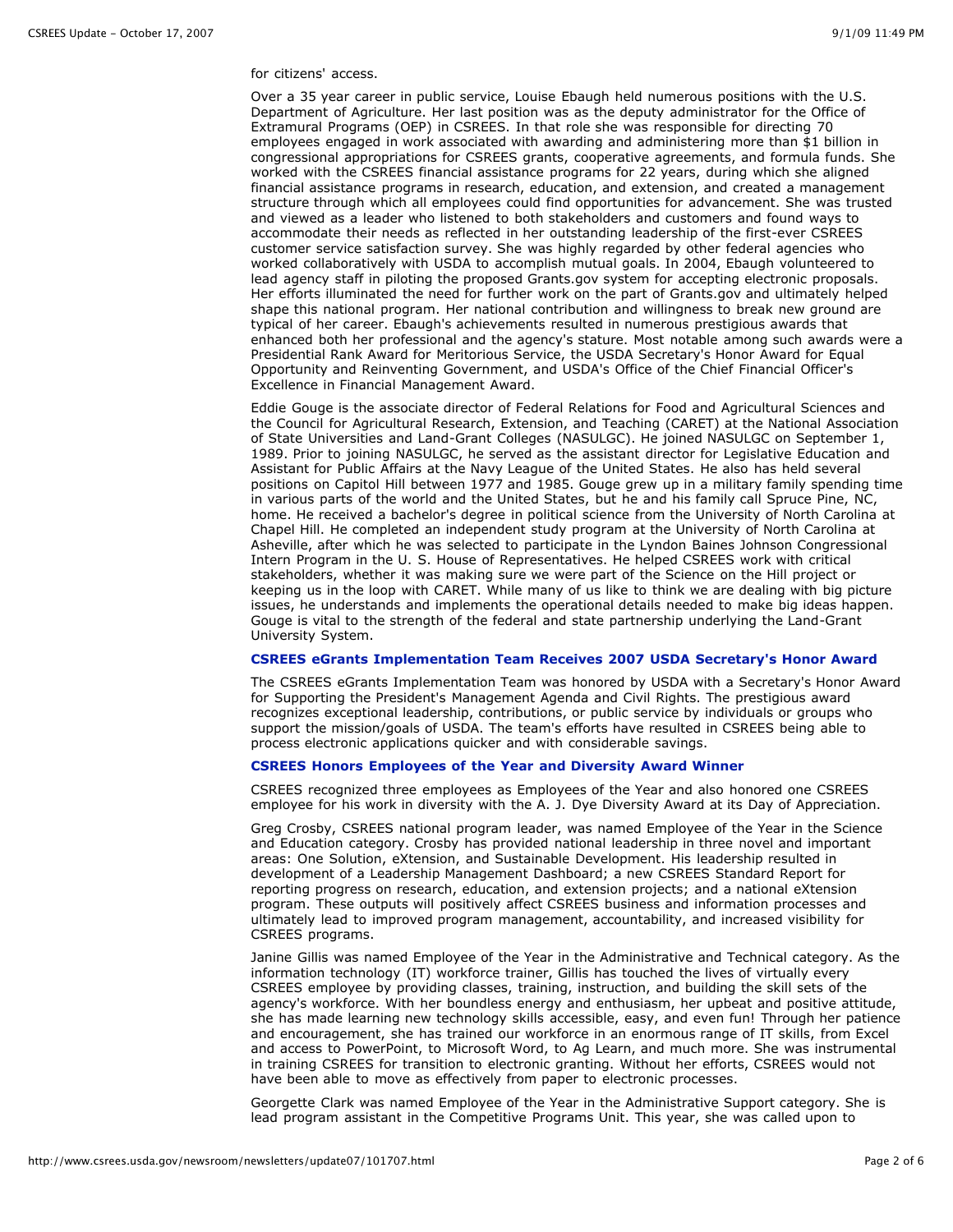backfill during the absence of the research supervisor in addition to her regular responsibilities. These additional duties include the distribution of staff assignments, providing training as needed to staff, completing supervisor special assignments, attending meetings in the absence of the research supervisor, and assisting the Peer Review director as needed—all while maintaining a harmonious working relationship with the Competitive Programs staff, panel managers, Office of Extramural Programs, and external customers. No matter what is needed, the Competitive Programs Unit can rely upon her to resolve issues with creative solutions, go beyond the call of duty to complete assignments, and provide excellent customer service with a smile.

Brad Rein was the recipient of the A. J. Dye Award for Diversity. Through his leadership, AgrAbility has become one of rural America 's most valuable and cost effective resources. This program provided on-farm assessments to over 13,000 farmers and ranchers with disabilities since it was established under his leadership in 1991. Since the inception of the AgrAbility program, he was the primary force in developing partnerships between land-grant colleges/universities and nonprofit disability organizations. Under his leadership the program has grown from serving 8 states to more than 30 states. The program has also served as the model for programs in Canada and Australia. He has also supported diversity through innovation of program design and implementation of the Youth Farm Safety Education and Certification Program.

#### **CSREES Employees Team Efforts Recognized at Day of Appreciation**

Four groups of CSREES employees were honored for contributions to the agency's mission. They were honored for helping to advance knowledge for agriculture, the environment, human health and well-being, and communities. The four groups honored include:

-- The One Solution team for providing leadership and commitment to the development of a One Solution reporting system for research, education, and extension projects across CSREES. One Solution will improve the efficiency, effectiveness, and economy of many CSREES business practices. Team members include Michel Desbois, Elbert Dickey, Djime Adoum, Henry Bahn, Teresa Bailey, Joseph Barbano, William Bristow, Aunica Brockel, Peter Burfening, Greg Crosby, Erin Daly, Ellen Danus, Henry Doan, Debora Hamernik, Barton Hewitt, Jason Hitchcock, Peter Johnson, Ray Knighton, Robert MacDonald, Hendrik Meyer, John Mingee, Brad Rein, John Snyder, Carol Sowers, Ann Marie Thro, Alexander Turell, and Dennis Unglesbee. Also honored for their efforts on One Solution were Barquin International contractors Owen Dall, Thomas Gedle, Haroon Jaffer, Melissa Todd, Edmund Vergel de Dios, and Christopher Woody.

-- The National Program Leader (NPL) Liaison Committee was cited for their leadership and coordination of the agency's NPL Liaisons to States effort, resulting in improved communication and stronger partnerships with land-grant universities. Group members include Mike Fitzner, Janine Gillis, Chavonda Jacobs-Young, Carol Langguth, Mary McPhail Gray, Suzanne LeMenestrel, Mike O'Neill, Anna Palmisano, Audrey Trotman, and Jodi Williams.

--The members of the USDA Blueprint for Animal Genomics team were honored for their work to set priorities for Animal Genomics research, education, and extension for USDA for the next 10 years. Honored were Peter Burfening, Debora Hamernik, Mark Mirando, and Muquarrab Qureshi from CSREES, and Ronnie Green from the Agricultural Research Service.

-- The Grantsmanship Workshop Committee was honored for their commitment to educate prospective applicants about CSREES programs, especially young scientists new to grant processes, by conducting grantsmanship workshops that reached over 400 scientists. Honored were Mark Mirando, Chavonda Jacobs-Young, Audrey Trotman, and Pushpa Kathir.

### **CSREES Initiates Partnership Awards at Annual Day of Appreciation**

Recognizing there are many outstanding contributions that partners at the land-grant universities and other cooperating institutions and organizations achieve, CSREES established a new Partnership Awards Program as part of its 2007 Annual Day of Appreciation. The initiation of these awards was in response to the USDA Secretary's Honor Awards Program being changed in 2006, by significantly reducing the number of awards given. The CSREES Partnership Awards recognized excellence in Mission Integration, Multistate Efforts, Innovative Program Models, and Effective and Efficient Use of Resources. This year's awardees include:

-- The Mission Integration award was presented to The University of Kentucky Wheat Science Group for planning and implementing coordinated wheat research and educational functions to benefit Kentucky 's wheat producers. Honored were Bill Bruening, Dottie Call, John Grove, Jim Herbek, Don Hershman, Marilyn Hooks, Douglas Johnson, Saratha Kumudini , Chad Lee, James Martin, Sam McNeil, Lloyd Murdock, Greg Schwab, Laura Skillman, Richard Trimble, David Van Sanford, Ole Wendroth, and Bill Witt.

-- The Families First: Nutrition, Education, and Wellness System, a wellness education consortium of the University of Arkansas at Pine Bluff, Southern University, Langston University, and Prairie View A&M University, was the winner in the Multistate Efforts category for the successful multistate programming in disseminating nutrition education to culturally diverse audiences. Honored were Gina Eubanks, Irene K. Lee, Jacquelyn McCray, Carolyn Nobles, Linda Williams-Willis, and Dorothy Wilson.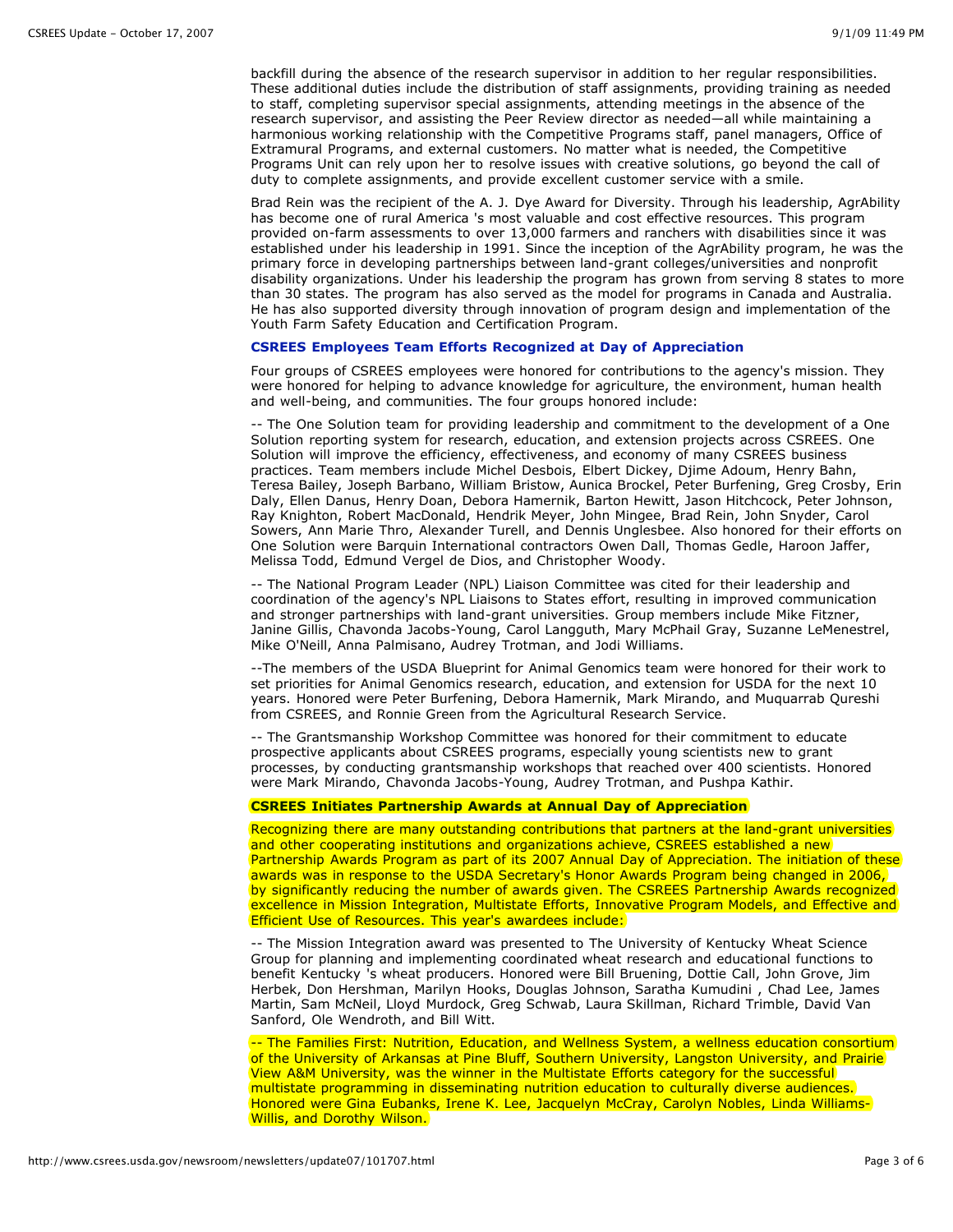-- The Rutgers University Food Innovation Center was honored for Innovative Program Models for its achievements as a model for community and economic development and jobs creation. Honored were Margaret Brennan, Dianne Carbonetta, Carol Coren, Lou Cooperhouse, Julie Elmer, Bernadette Gill, Diane Holtaway, Sho Islam, Tom Orton, Regina Plaire, and Christopher Shyers.

-- Steven S. Poindexter, Michigan State University, was honored for Effective and Efficient Use of Resources for his leadership and commitment to increasing efficiencies in the Michigan sugar industry by facilitating university, grower, and industry partnerships through the Sugar Beet Advancement Program.

#### **CSREES News**

#### **USDA Presents Discovery Award to University of California Researchers**

USDA Under Secretary for Research, Education, and Economics Gale Buchanan presented on October 12 the 2007 USDA National Research Initiative (NRI) Discovery Award to Jorge Dubcovsky at the University of California-Davis. Dubcovsky was honored for his genetics research in enhancing the nutritional value of wheat.

Dubcovsky and Dr. Tzion Fahima, at the University of Haifa, cloned a gene that controls levels of protein, iron and zinc in wheat. They designated the cloned gene GPC-B1 for its effect on grain protein content. GPC-B1 accelerates grain maturity and increases grain protein and micronutrient content by 10 to 15 percent in the wheat varieties studied so far. Visit the CSREES Newsroom to read the [full story.](http://www.csrees.usda.gov/newsroom/news/2007news/discovery_dubcovsky.html)

### **CSREES IPM and NRCS Programs Build a Shared Vision for Growers and the Environment**

CSREES' [Northeastern Integrated Pest Management \(IPM\) Center](http://northeastipm.org/) and USDA's Natural Resources Conservation Service (NRCS) are training growers in practices that will minimize environmental impacts while improving crop yield and pest control. At the same time, IPM and NRCS professionals are learning about each other's work and how to reap benefits from the strengths of both USDA-funded groups.

With funding from a 2006 CSREES Extension-IPM grant, the Northeastern IPM Center brought together four states to design a series of on-farm workshops. Land-grant-based IPM specialists, private consultants, state employees, growers and NRCS staff are becoming partners in cross-educating themselves about these related, but still very distinct, USDA programs. Visit the CSREES Newsroom to read the [full story.](http://www.csrees.usda.gov/newsroom/news/2007news/northeastipm.html)

#### **CSREES Awards More Than \$4.7 Million for Tomato and Potato Specialty Crops Genetic Research**

CSREES on October 11 announced more than \$4.7 million in grants to 13 universities and research laboratories for tomato and potato specialty crops genetic research that may lead to improved fruit quality, yield, stress tolerance, and disease resistance.

"Specialty crops are a major contributor to U.S. agriculture and are valued at \$53 billion in sales annually," said Gale Buchanan, USDA under secretary for Research, Education, and Economics. "New knowledge is needed to develop plants with enhanced economic value, which will ultimately allow the specialty crop industry to remain competitive in the global environment and contribute to the U.S. economy."

The goal of the research program is to increase fundamental knowledge of the structure, function, and organization of plant genomes to improve agricultural efficiency and sustainability; effectively integrate modern molecular breeding technologies and classical breeding practice for U.S. crop improvement; and improve U.S. varieties for agricultural growers and producers. Visit the CSREES Newsroom to read the [full release.](http://www.csrees.usda.gov/newsroom/news/2007news/tomato.html)

## **USDA Announces More Than \$11 Million in Water Quality Grants**

Acting Agriculture Secretary Chuck Conner announced October 10 that more than \$11 million in grants will be awarded to universities nationwide to address water supply and water quality issues in rural, agricultural, and urbanizing watersheds. Highlighted among these grants are two projects that address bioenergy production and water resource issues. The two projects, funded by CSREES, take unique approaches to addressing bioenergy development.

Investigators at Washington State University will explore the impacts of irrigating switchgrass for bioenergy development. The project will test long-lived, water-efficient perennial grasses for biofuel production to supplement the nation's energy supply, saving water for human, food and other societal needs. At the University of Wisconsin, investigators are attempting to address the environmental and economic impacts of an emerging bio-economy in 14 Midwest states. Their efforts focus on how best to provide a research-based understanding of the issues and provide a robust outreach program that engages communities and key stakeholder interests in appropriate decisionmaking that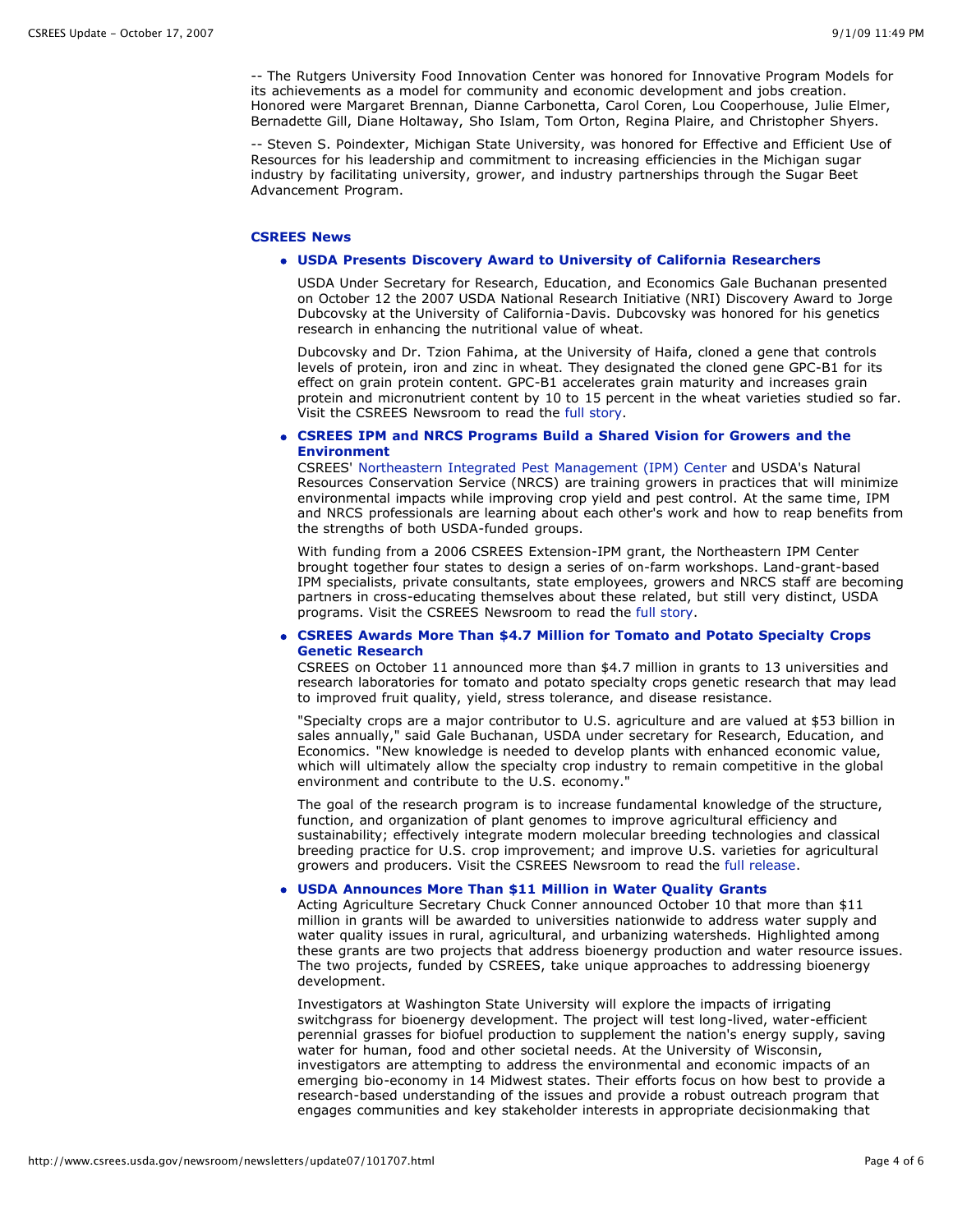respects local economies and the environment. Visit the CSREES Newsroom for listing of other grant recipients and to read the [full release](http://www.csrees.usda.gov/newsroom/news/2007news/waterquality.html).

### **CSREES Lists Open Requests for Grant Applications**

| <b>Funding Opportunity</b>                                                                                                   | <b>Closing</b><br><b>Date</b>                | <b>Contact</b>               |
|------------------------------------------------------------------------------------------------------------------------------|----------------------------------------------|------------------------------|
| National Research Initiative Competitive Grants<br>Program - Various topic areas                                             | <b>See</b><br>individual<br>grant<br>program | See individual grant program |
| Children, Youth, and Families at Risk Program:<br>Children, Youth, and Families Education and Research<br>Network (CYFERNet) | October 17,<br>2007                          | <b>Sharon Wright</b>         |
| Critical Issues: Plant and Animal Pests and Diseases                                                                         | November 7,<br>2007                          | H.J. Rick Meyer              |
| Regional Integrated Pest Management Program -<br>North Central Region                                                        | 2007                                         | November 9, Michael Fitzner  |
| Regional Integrated Pest Mgt. Northeastern                                                                                   | November<br>28, 2007                         | <b>Michael Fitzner</b>       |
| Regional Integrated Pest Mgt. Southern                                                                                       | 2007                                         | December 3, Michael Fitzner  |
| <b>International Cooperative Biodiversity Groups</b>                                                                         | 2007                                         | December 5, Siva Sureshwaran |
| Regional Integrated Pest Mgt. Western                                                                                        | 2007                                         | December 7, Michael Fitzner  |
| Secondary and Two-Year Postsecondary Agriculture<br><b>Education Challenge Grants Program</b>                                | January 11,<br>2008                          | <b>Gregory Smith</b>         |
| Education Challenge, Higher Ed, HEP                                                                                          | February 1,<br>2007                          | <b>Gregory Smith</b>         |

CSREES advertises all of its funding opportunities through "Find Grant Opportunities" on the [Grants.gov Web site.](http://www.grants.gov/) This site is searchable and contains summary information on all federal funding opportunities with links to the full announcements. Users can search announcements by topic, funding agency, and date, as well as subscribe to an e-mail notification service based on these parameters.

## **USDA**

#### **1890 Land-Grant Institutions Selected for Funds to Promote Job and Business Growth**

Acting Agriculture Secretary Chuck Conner announced October 11 the selection of 15 historically African-American land-grant institutions in 14 states to receive \$1.5 million in job creation and business promotion grants. The grants will be used to help create new businesses, promote cooperatives, and provide new employment opportunities through the promotion of rural development programs. Visit the USDA Newsroom to read the [full release.](http://www.usda.gov/wps/portal/!ut/p/_s.7_0_A/7_0_1OB/.cmd/ad/.ar/sa.retrievecontent/.c/6_2_1UH/.ce/7_2_5JM/.p/5_2_4TQ/.d/1/_th/J_2_9D/_s.7_0_A/7_0_1OB?PC_7_2_5JM_contentid=2007%2F10%2F0289.xml&PC_7_2_5JM_parentnav=LATEST_RELEASES&PC_7_2_5JM_navid=NEWS_REL)

## **Partners**

#### **Former CSRS Administrator John Patrick Jordan Retires**

Dr. John Patrick Jordan will retire and conclude over 52 years of public service on January 3, 2008. Jordan currently serves as center director for the Southern Regional Research Center of USDA's Agricultural Research Service in New Orleans, LA. Anyone wishing to send a letter with reflections and reminiscences for his retirement book should send the letters to Trinia Bax, USDA-ARS-SRRC, 1100 Robert E. Lee Boulevard, New Orleans, LA 70124. Letters should arrive no later than November 30. The letters will be presented at his retirement luncheon on December 6.

## **New CES Director for Purdue University**

Dr. Charles Hibberd was appointed director of Cooperative Extension for Purdue University, effective November 1. Hibberd served as district director of the Panhandle Research and Extension Center and Panhandle Extension District for the University of Nebraska-Lincoln, from 1994 to present. He earned his bachelor of science degree in animal sciences from University of Nebraska